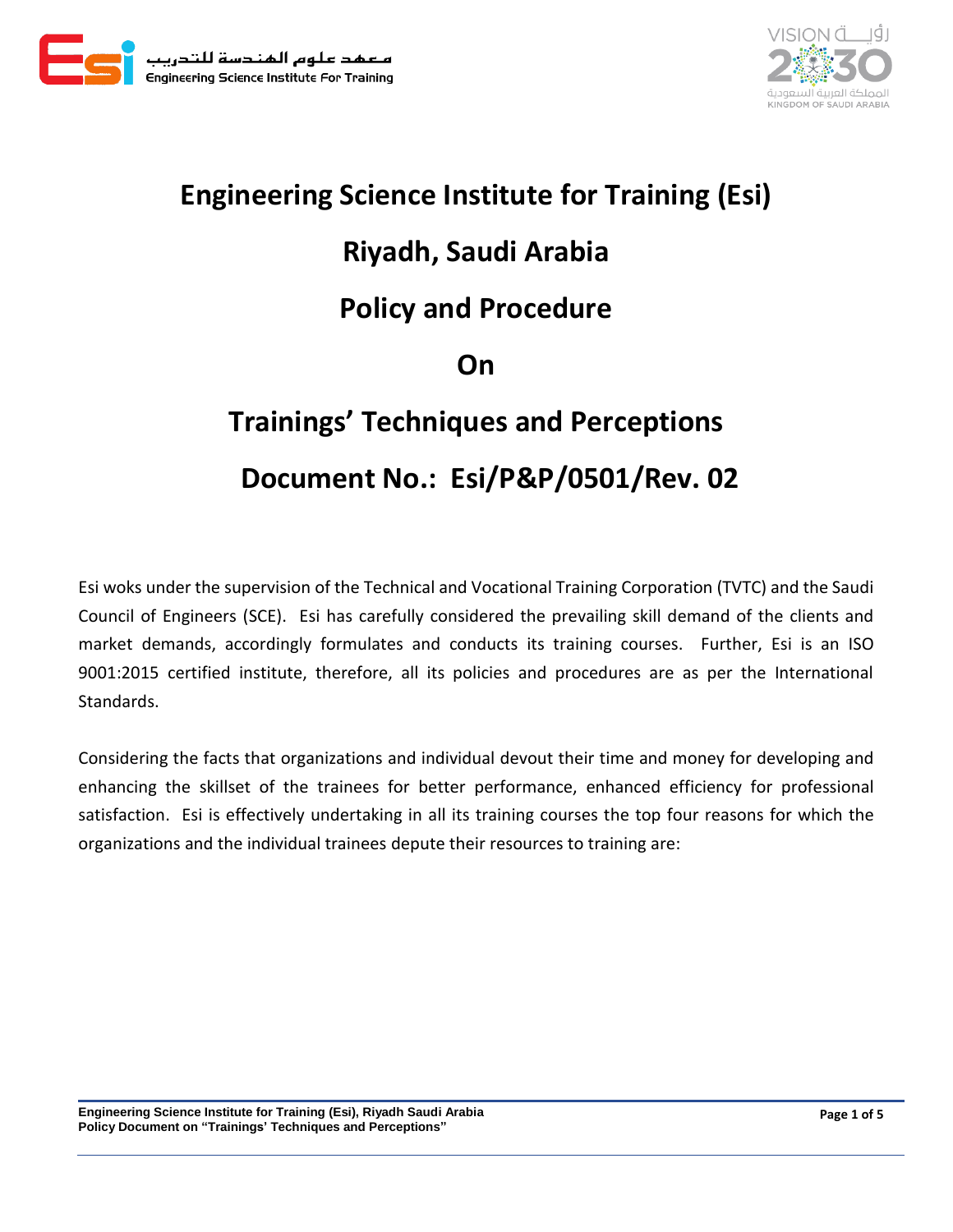

Therefore, we focus on every aspect of training right from its need analysis till post-training benefit realization. The Esi end-to-end training cycle consists of:



For "Training Development", Esi has sub-divided into "Training Content Design" and "Effective Training Methods". As for the convenience of the trainees' future reference, the Training Kits (Training Manuals, Handouts, Case Studies, etc.) are being efficiently prepared by Esi.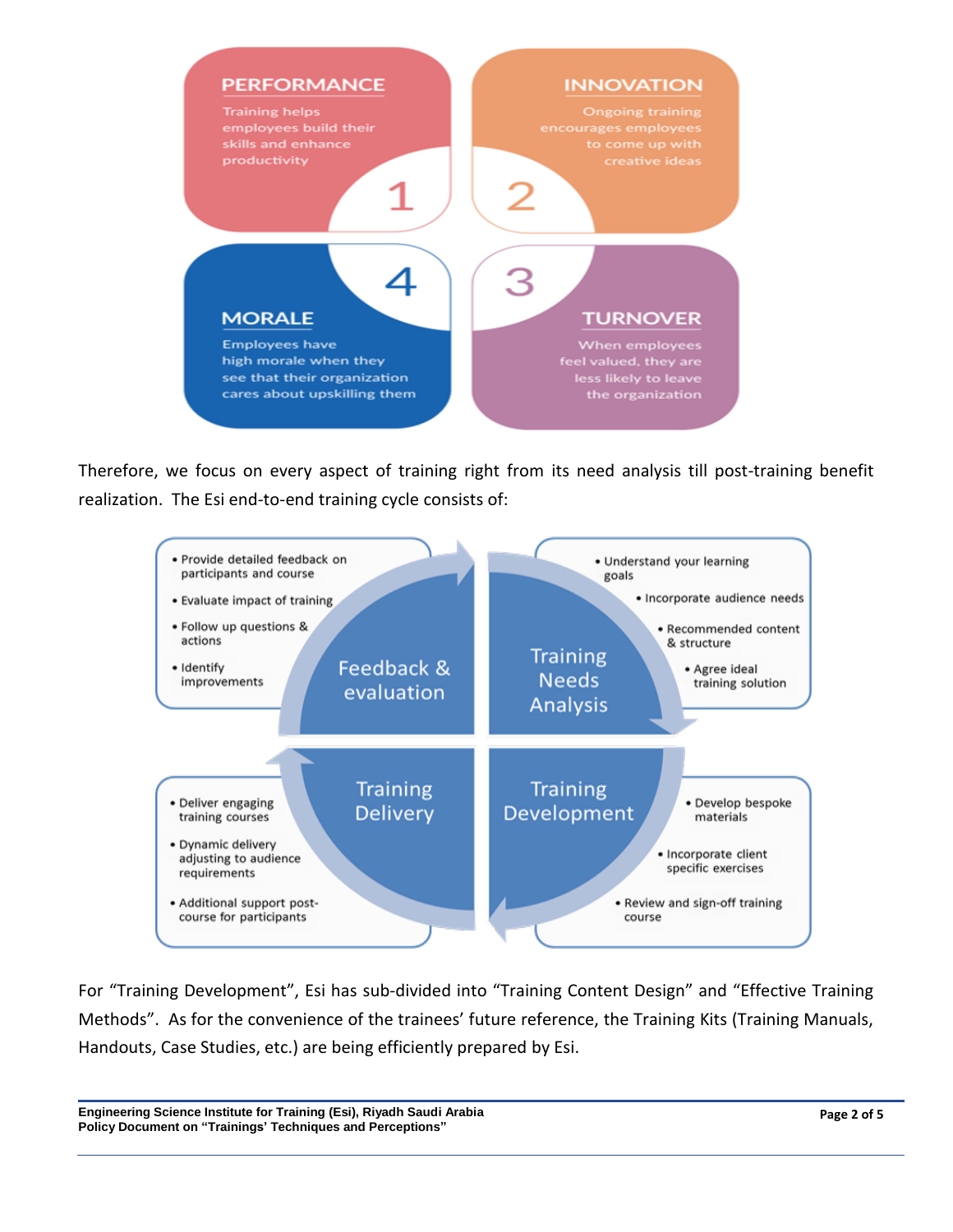

Esi employ the best state-of-art delivery methodology for maximum Knowledge Transfer to the trainees. The industry statistics indicate the below reception percentage through various methodologies.



Esi exerts all the requisite efforts to assess the reception ability of each trainee and accordingly customize the course to achieve the organizational goal.

Esi is well versed in all types of trainings. The appropriate methodology from the following or a combination of few is adopted depending upon the scope of the training: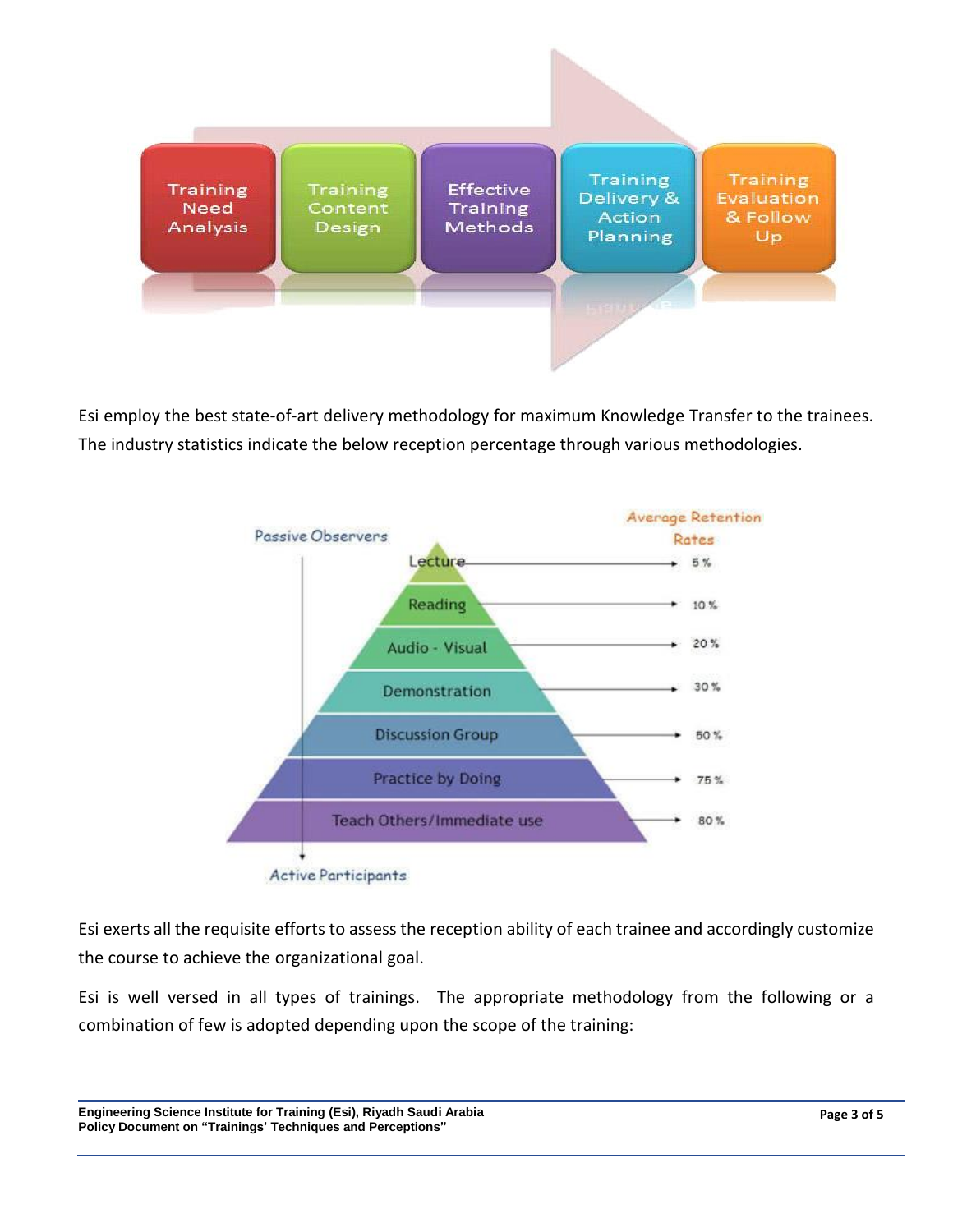

**Esi adopts Blended learning**, which is a formal education program in which face-to-face classroom methods are combined with computer-mediated activities. The terms "blended learning," "hybrid learning," "technology-mediated instruction," "web-enhanced instruction," and "mixed-mode instruction" are often used interchangeably.



Esi follows the industry best practice of **"PROPER"** methodology (1. Prepare, 2. Reassure, 3. Orient, 4. Perform, 5. Evaluate, 6. Review) to fulfill the expectation of organization and the trainees as well.